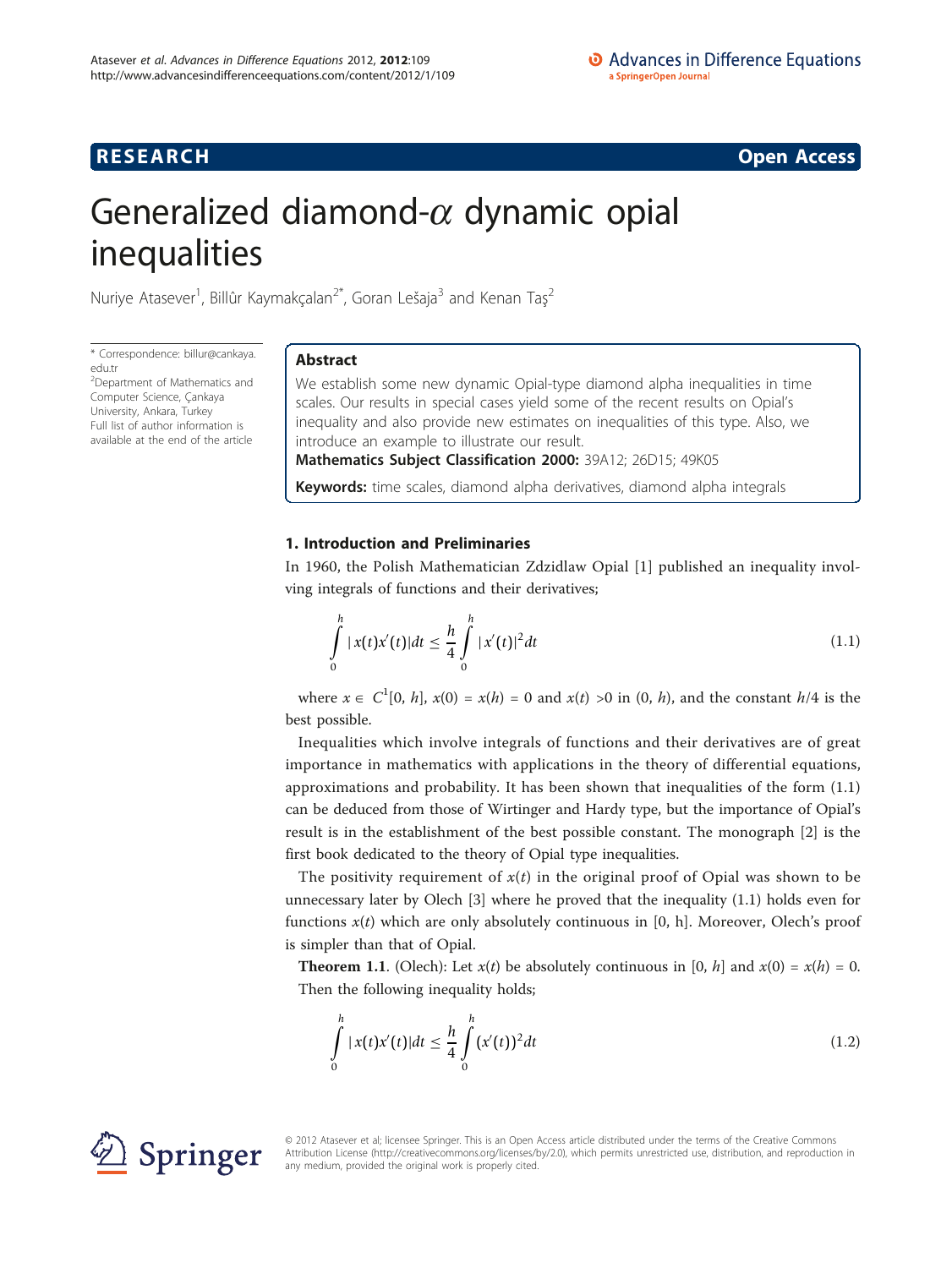Works containing discrete analogues of Opial-type inequalities started in 1967-69 with the articles of Lasota [[4\]](#page-8-0), Wong [[5\]](#page-8-0), and Beesack [[6\]](#page-8-0) which provided discrete versions of the inequality (1.1).

The next result is the discrete analogue of the above theorem.

**Theorem 1.2.** (Lasota's Inequality): Let  $\{x_i\}_{i=0}^N$  be a sequence of numbers, and  $x_0 =$  $x_N = 0$ . Then the following inequality holds

$$
\sum_{i=1}^{N-1} |x_i \Delta x_i| \le \frac{1}{2} \left[ \left[ \frac{N+1}{2} \right] \right] \sum_{i=0}^{N-1} |\Delta x_i|^2 \tag{1.3}
$$

where  $\Delta$  is the forward difference operator, and [[·]] is the greatest integer function.

Now, if we consider Olech's result under weaker conditions, we get the following estimate with a bound which is less sharp.

**Theorem 1.3.** Let  $x(t)$  be absolutely continuous in [0, a] and  $x(0) = 0$ . Then the following inequality holds.

$$
\int_{0}^{a} |x(t)x'(t)|dt \leq \frac{a}{2} \int_{0}^{a} (x'(t))^2 dt
$$
\n(1.4)

In (1.4) equality holds if and only if  $x(t) = ct$ .

The following theorem is a non-trivial generalization of Theorem 1.3 and is given in Hua [\[7](#page-8-0)].

**Theorem 1.4.** (Hua's generalization) Let  $x(t)$  be absolutely continuous on [0, a], and  $x(0)$  = 0. Further let  $\epsilon$  be a positive integer. Then the following inequality holds

$$
|x^{\epsilon}(t)x'(t)|dt \le \frac{a^{\epsilon}}{\epsilon+1}|x'(t)|^{\epsilon+1}dt
$$
\n(1.5)

with equality being valid in (1.5) if and only if  $x(t) = ct$ .

Finally we give a discrete analogue of Theorem 1.4 due to Wong [\[5](#page-8-0)].

**Theorem 1.5.** (Wong's inequality) Let  $\{x_i\}_{i=0}^{\tau}$  be a non-decreasing sequence of nonnegative numbers, and  $x_0 = 0$ . Then for  $\epsilon \geq 1$ , the following inequality holds

$$
\sum_{i=1}^{\tau} x_i^{\epsilon} \nabla x_i \le \frac{(\tau + 1)^{\epsilon}}{\epsilon + 1} \sum_{i=1}^{\tau} (\nabla x_i)^{\epsilon + 1}.
$$
\n(1.6)

where  $\nabla$  is the backward difference operator, that is  $\nabla x_i = x_i - x_{i-1}$ .

Remark 1.6. In terms of the forward difference operator,  $\Delta x_i$ , above Wong's inequality (1.6) can be restated as follows;

 ${x_i}_{i=0}^{\tau}$  *is a non-decreasing sequence of non-negative numbers with*  $x_0 = 0$ , *for*  $\epsilon \ge 1$ , *the* inequality

$$
\sum_{i=0}^{\tau-1} x_{i+1}^{\epsilon} \Delta x_i \leq \frac{(\sigma(\tau))^{\epsilon}}{\epsilon+1} \sum_{i=0}^{\tau-1} (\Delta x_i)^{\epsilon+1}.
$$
\n(1.7)

holds where  $\Delta$  is the forward difference operator.

### 1.1. Time-scale set-up of basic Opial type inequality

For convenience we now recall the following easiest versions of Opial's inequality.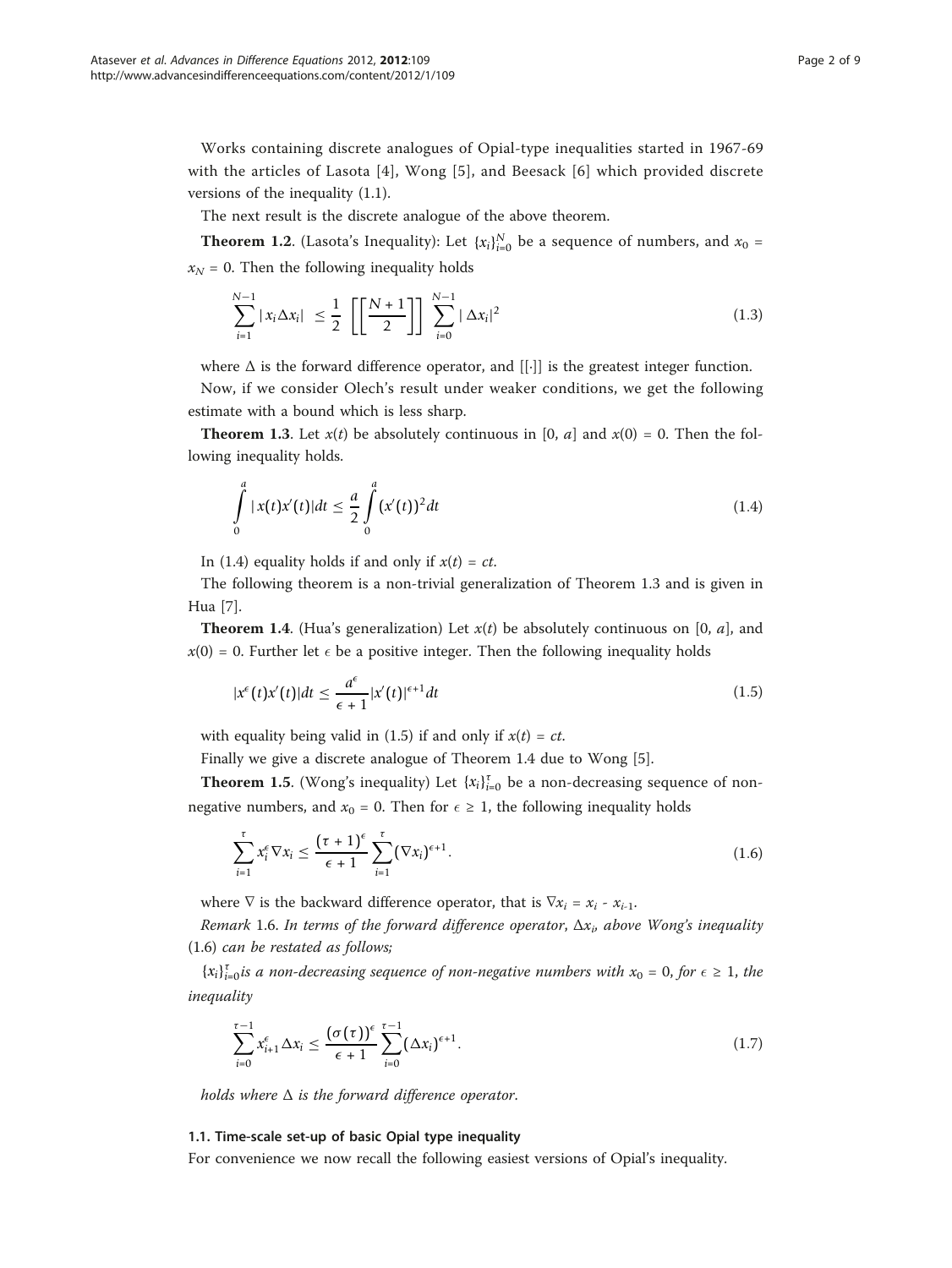Theorem 1.7. [Continuous Opial inequality, [[[2](#page-8-0)], Theorem 1.4.1]] For absolutely continuous x:  $[0, h] \rightarrow \mathbb{R}$  with  $x(0) = 0$  we have

$$
\int\limits_{0}^{h}|xx'|\left(t\right)dt\leq\frac{h}{2}\int\limits_{0}^{h}|x'|^{2}(t)dt,
$$

with equality when  $x(t) = ct$ .

**Theorem 1.8.** [Discrete Opial inequality, [[[2](#page-8-0)], Theorem 5.2.2]] For  $x_0 = 0$  and a sequence  $\{x_i\}_{0 \leq i \leq h} \subset \mathbb{R}$ , we have

$$
\sum_{i=1}^{h-1} |x_i(x_{i+1}-x_i)| \leq \frac{h-1}{2} \sum_{i=0}^{h-1} |x_{i+1}-x_i|^2,
$$

with equality when  $x_i = ci$ .

In [[8\]](#page-8-0), a dynamic Opial inequality is proven that contains both Theorems 1.7 and 1.8 as special cases. For details of time-scale calculus we refer to [[9,10\]](#page-8-0). We now give this simplest version of Opial's inequality on time scales as presented in [\[8](#page-8-0)].

## 2. Main results

Theorem 2.1. [Delta Dynamic Opial inequality] Let **T** be a time scale. For delta differentiable  $x : [0, h] \cap \mathbb{T} \to \mathbb{R}$  with  $x(0) = 0$  we have

$$
\int_{0}^{h} |(x+x^{\sigma})x^{\Delta}| (t)\Delta t \leq h \int_{0}^{h} |x^{\Delta}|^{2}(t)\Delta t,
$$

with equality when  $x(t) = ct$ , provided all  $\Delta$ -anti derivatives exist.

We refer to [[8\]](#page-8-0) for the proof of Theorem 2.1.

Next a generalization of Theorem 2.1 is offered where  $x(0)$  does not need to be equal to 0. This result is not found in the book [[2\]](#page-8-0) (neither a continuous nor a discrete version of it), but both a weaker version of Theorem 2.1 (with  $x(0) = 0$ ) and the subsequent Corollary 2.3 (with  $x(0) = x(h) = 0$ ) are corollaries of Theorem 2.2, and continuous [[\[2](#page-8-0)], Theorem 1.3.1] and discrete [2, Theorem 5.2.1, "Lasota's inequality'] versions of Theorem 2.3 can be found in the book by Agarwal and Pang [[2](#page-8-0)].

**Theorem 2.2.** Let  $x : [0, h] \cap \mathbb{T} \to \mathbb{R}$  be  $\Delta$ -differentiable and rd-continuous function. Then

$$
\int_{0}^{h} |(x+x^{\sigma})x^{\Delta}| (t) \Delta t \leq \alpha \int_{0}^{h} |x^{\Delta}(t)|^{2} \Delta t + 2\beta \int_{0}^{h} |x^{\Delta}(t)| \Delta t,
$$

where

$$
\alpha \in \mathbb{T}, \quad \text{dist}(h/2, \, \alpha) = \text{dist}(h/2, \, \mathbb{T}) \tag{2.1}
$$

 $\beta = \max\{|x(0)|, |x(h)|\}.$ 

**Corollary 2.3.** Let  $x : [0, h] \cap \mathbb{T} \to \mathbb{R}$  be  $\Delta$ -differentiable and rd-continuous function with  $x(0) = x(h) = 0$ . Then

$$
\int_{0}^{h} |(x+x^{\sigma})x^{\Delta}|(t)\Delta t \leq \alpha \int_{0}^{h} |x^{\Delta}(t)|^{2} \Delta t,
$$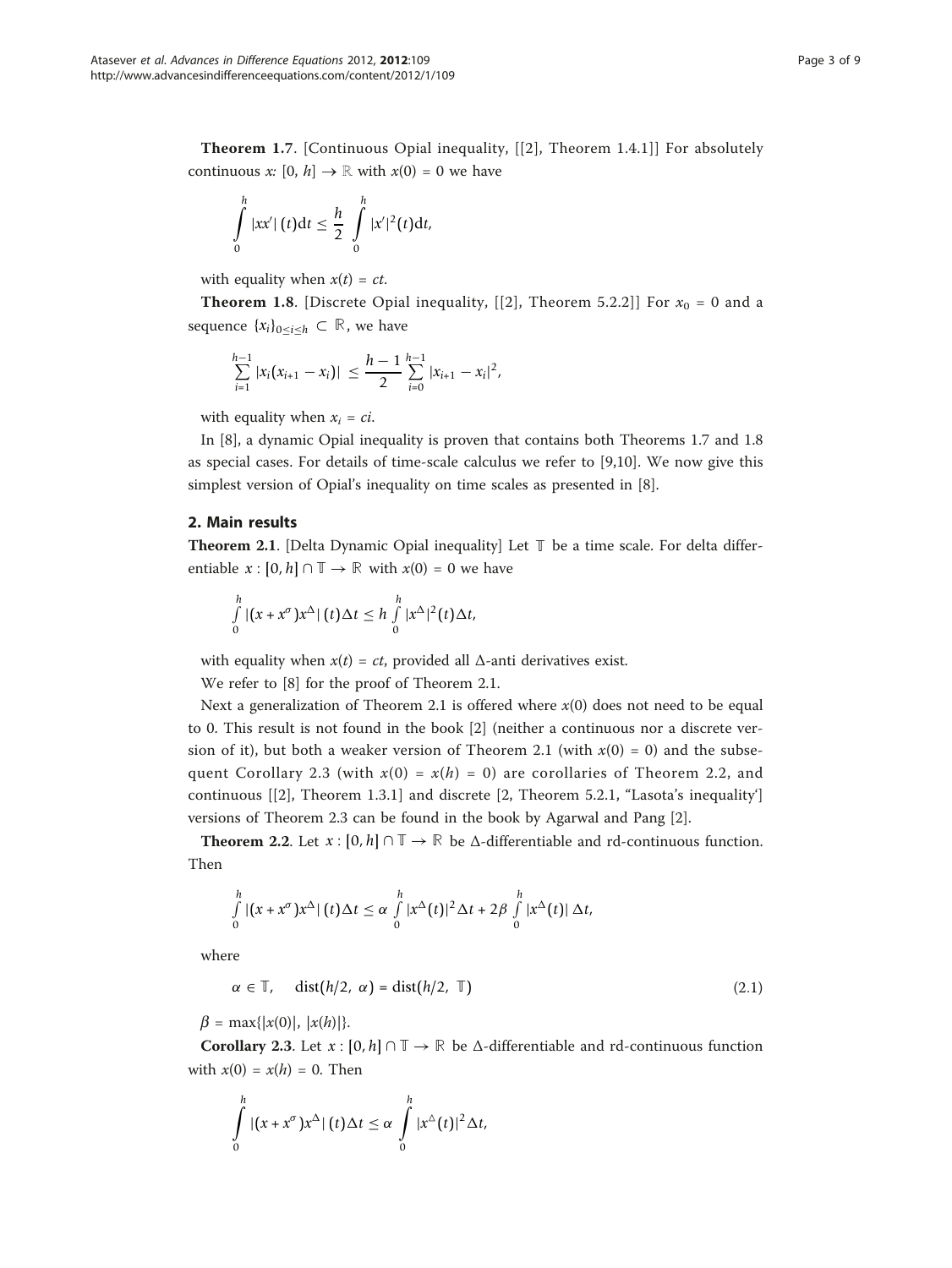where  $\alpha$  is given in (2.1). *Proof.* This follows easily from Theorem 2.2 since in this case we have  $\beta = 0$ .  $\Box$ 

### 2.1. Improved diamond-alpha Opial inequalities

The diamond-alpha derivative of  $f : \mathbb{T} \to \mathbb{R}$  is defined by

$$
f^{\diamondsuit_{\alpha}}(t) = \alpha f^{\Delta}(t) + (1 - \alpha) f^{\nabla}(t),
$$

where  $\alpha \in [0, 1]$ . A function  $f: [0, h] \to \mathbb{R}$  is said to be in  $C^1_{\alpha_\alpha}$  if  $f$  is  $\Diamond_\alpha$ -differentiable such that  $\alpha f^{\Delta}$  is rd-continuous,  $(1 - \alpha)f^{\overline{\wedge}}$  is ld-continuous, and  $\alpha(1 - \alpha)f^{\hat{\wedge}}$  is continuous. Note that  $C^1_{\diamond_\alpha}$  is, for  $\alpha \in (0, 1)$ , the class of functions that are  $\triangle$ -differentiable and  $\nabla$ -differentiable such that  $f^\Delta$  is rd-continuous,  $f^\nabla$  is ld-continuous, and  $f^{\,\Diamond\alpha}$  is continuous. Moreover,  $C^1_{\diamondsuit_0}$  coincides with the class of functions that are  $\nabla$ -differentiable such that  $f^{\nabla}$  is  $Id$ -continuous, and likewise  $C^1_{\diamondsuit_1}$  is equal the class of functions that are  $\Delta$ -differentiable such that  $f^{\Delta}$  is rd-continuous.

First we introduce a set of Opial type Diamond-alpha Inequalities obtained by Bohner-Duman [\[11](#page-8-0)]

**Theorem 2.4.** Let  $\alpha \in [0, 1]$  and  $h \in \mathbb{T}$  with  $h > 0$ . For any  $f \in C^1_{\diamond_\alpha}$  with  $f(0) = 0$ and  $\alpha(1 - \alpha) f^{\Delta} f^{\nabla} \ge 0$ , we have

$$
\alpha^3 \int_0^h |(f+f^{\sigma})f^{\Delta}| (t) \Delta t + (1-\alpha)^3 \int_0^h |(f+f^{\rho})f^{\nabla}| (t) \nabla t
$$
  

$$
\leq h \int_0^h (f^{\Delta})^2 (t) \diamondsuit_{\alpha} t.
$$
 (2.2)

**Theorem 2.5.** Let  $\alpha \in [0, 1]$  and  $h \in \mathbb{T}$  with  $h > 0$ . For any  $f \in C^1_{\diamond_\alpha}$  with  $\alpha f^\Delta \ge 0$ and  $(1 - \alpha)f^{\nabla} \geq 0$ , we have

$$
\alpha^3 \int_0^h |(f+f^{\sigma})f^{\Delta}|(t)\Delta t + (1-\alpha)^3 \int_0^h |(f+f^{\rho})f^{\nabla}|(t)\nabla t
$$
  

$$
\leq h\beta \int_0^h (f^{\diamondsuit_{\alpha}})^2(t)\diamond_{\alpha} t + 2\gamma(1-3\alpha+3\alpha^2)(f(h)-f(0)),
$$

where  $\beta := \min_{u \in [0, h] \cap \mathbb{T}} \max\{u, h - u\}$  and  $\gamma = \max\{|f(0)|, |f(h)|\}.$ 

**Corollary 2.6.** Let  $\alpha \in [0,1]$  and  $h \in \mathbb{T}$  with  $h > 0$ . For any  $f \in C^1_{\Diamond_\alpha}$  with  $\alpha f^\Delta \ge 0$ ,  $(1 - \alpha) f^{\nabla} \ge 0$ , and  $f(0) = f(h) = 0$ , we have

$$
\alpha^3 \int_0^h |(f+f^{\sigma})f^{\Delta}|(t)\Delta t + (1-\alpha)^3 \int_0^h |(f+f^{\rho})f^{\nabla}|(t)\nabla t \leq \beta \int_0^h (f^{\phi_{\alpha}})^2(t)\diamondsuit_{\alpha} t,
$$

where  $\beta$  is as in Theorem 2.5.

**Theorem 2.7.** Let  $\alpha \in [0, 1]$  and  $h \in \mathbb{T}$  with  $h > 0$ . Assume that g:  $[0, h] \to \mathbb{R}^+$  is a non increasing continuous function. For any  $f \in C_{\diamondsuit_\alpha}^1$  with  $\alpha(1 - \alpha)f^{\triangleleft}f^{\triangledown} \ge 0$ , we have

$$
\alpha^3 \int\limits_0^h \left[g^{\sigma} |(f+f^{\sigma})f^{\Delta}| \right] (t) \Delta t + (1-\alpha)^3 \int\limits_0^h \left[g^{\rho} |(f+f^{\rho})f^{\nabla}| \right] (t) \nabla t \leq h \int\limits_0^h g(t) \left(f^{\diamondsuit_{\alpha}}\right)^2 (t) \diamondsuit_{\alpha} t.
$$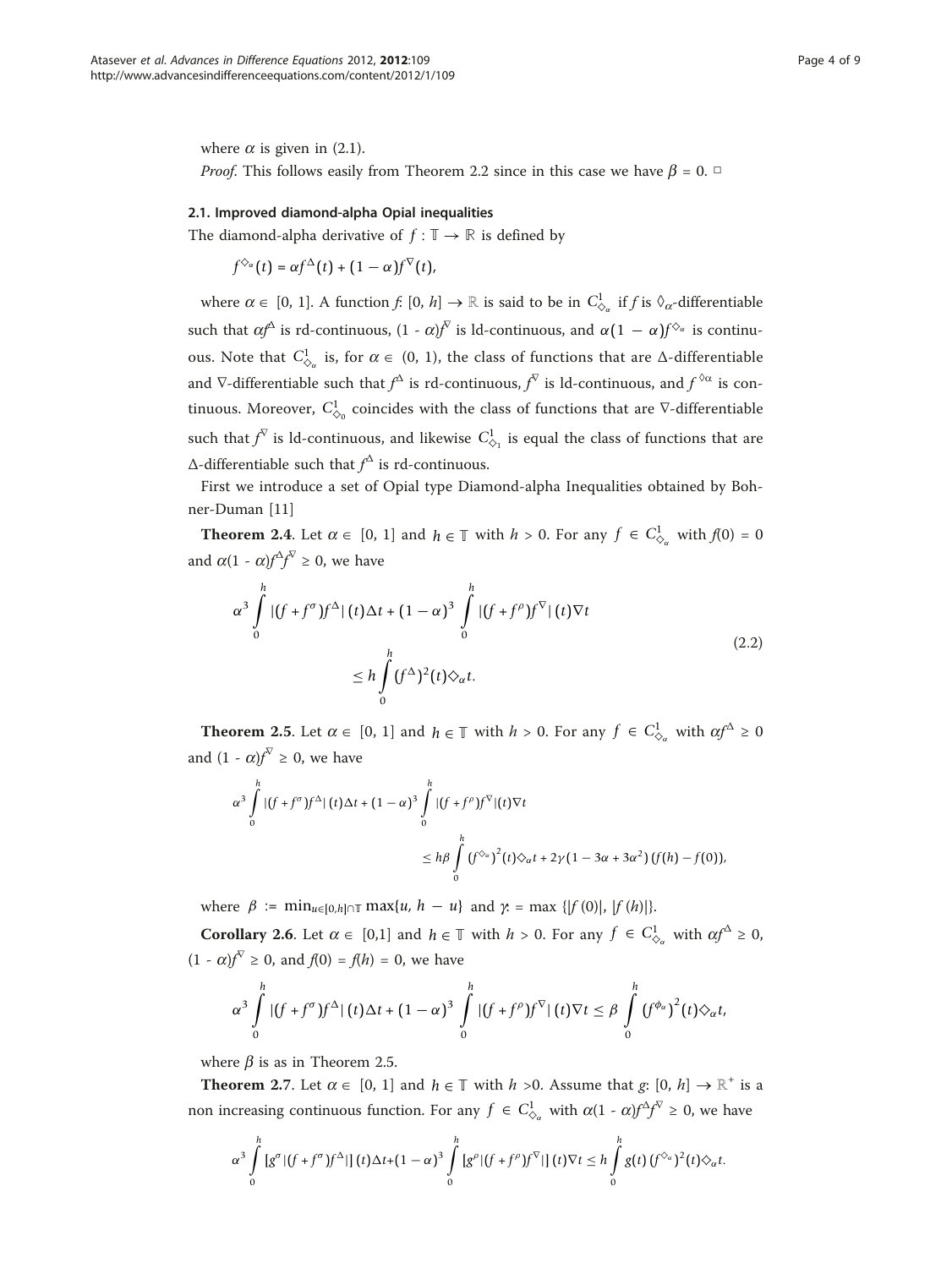In this article, the above given Theorem 2.4 is improved in the sense of removing the restriction given by the condition  $\alpha(1-\alpha)f^{\Delta}f^{\Gamma} \ge 0$  as well as the left hand side of inequality (2.2) refined to a compact form, being composed of a single diamond-alpha integral. In this sense, the next theorem and its consequences extend and unify the previously obtained delta and nabla Opial dynamic inequalities in a more accurate way than that given by Theorem 2.4.

**Theorem 2.8.** Let  $\mathbb{T}$  be a time scale. For  $\Diamond_{\alpha}$  differentiable  $x : [\rho(0), \sigma(h)]_{\mathbb{T}} \to \mathbb{R}$ with  $x \in C^1$  and  $x(0) = 0$  we have

$$
\int_{0}^{h} |(x^{2})^{\diamondsuit_{\alpha}}| (t) \diamondsuit_{\alpha} t \leq h \int_{0}^{h} |x^{\diamondsuit_{\alpha}}|^{2} (t) \diamondsuit_{\alpha} t,
$$
\n(2.3)

with equality when  $x(t) = ct$ .

Proof. Starting with the left side of (2.3)and using the fact that

$$
xx^{\diamondsuit_{\alpha}} = \alpha xx^{\triangle} + (1 - \alpha)xx^{\nabla}
$$

we get,

-*h*

0

$$
|(x^{2})^{\diamond_{\alpha}}|(t)\diamond_{\alpha}t = \int_{0}^{h} |x x^{\diamond_{\alpha}} + \alpha x^{\alpha} x^{\triangle} + (1 - \alpha) x^{\alpha} x^{\nabla} |(t)\diamond_{\alpha}t
$$
\n
$$
= \alpha \int_{0}^{h} |x x^{\diamond_{\alpha}}| + \alpha x^{\alpha} x^{\triangle} + (1 - \alpha) x^{\alpha} x^{\nabla} |(t)\Delta t
$$
\n
$$
+ (1 - \alpha) \int_{0}^{h} |x x^{\diamond_{\alpha}}| + \alpha x^{\alpha} x^{\triangle} + (1 - \alpha) x^{\alpha} x^{\nabla} |(t)\nabla t
$$
\n
$$
\leq \alpha \int_{0}^{h} |x x^{\diamond_{\alpha}}| (t)\Delta t + \alpha^{2} \int_{0}^{h} |x^{\alpha} x^{\triangle}| (t)\Delta t + \alpha (1 - \alpha) \int_{0}^{h} |x^{\alpha} x^{\nabla} |(t)\Delta t
$$
\n
$$
+ (1 - \alpha) \int_{0}^{h} |x^{\diamond_{\alpha}}| (t)\nabla t + \alpha (1 - \alpha) \int_{0}^{h} |x^{\alpha} x^{\triangle}| (t)\nabla t
$$
\n
$$
+ (1 - \alpha)^{2} \int_{0}^{h} |x^{\diamond_{\alpha}}| (t)\nabla t
$$
\n
$$
= \alpha \int_{0}^{h} |x^{\alpha} x^{\nabla} |(t)\nabla t
$$
\n
$$
= \alpha \int_{0}^{h} |x^{\alpha} x^{\triangle}| (t)\Delta t + (1 - \alpha) x^{\nabla} |(t)\Delta t + \alpha^{2} \int_{0}^{h} |x^{\alpha} x^{\triangle}| (t)\Delta t
$$
\n
$$
+ \alpha (1 - \alpha) \int_{0}^{h} |x^{\alpha} x^{\triangledown}| (t)\Delta t + (1 - \alpha) \int_{0}^{h} |x^{\alpha} x^{\triangle}| + (1 - \alpha) x^{\triangledown} |(t)\nabla t
$$
\n
$$
+ \alpha (1 - \alpha) \int_{0}^{h} |x^{\alpha} x^{\triangle}| (t)\nabla t + (1 - \alpha) \int_{0}^{h} |x^{\alpha} x^{\triangle}| (t)\nabla t
$$
\n<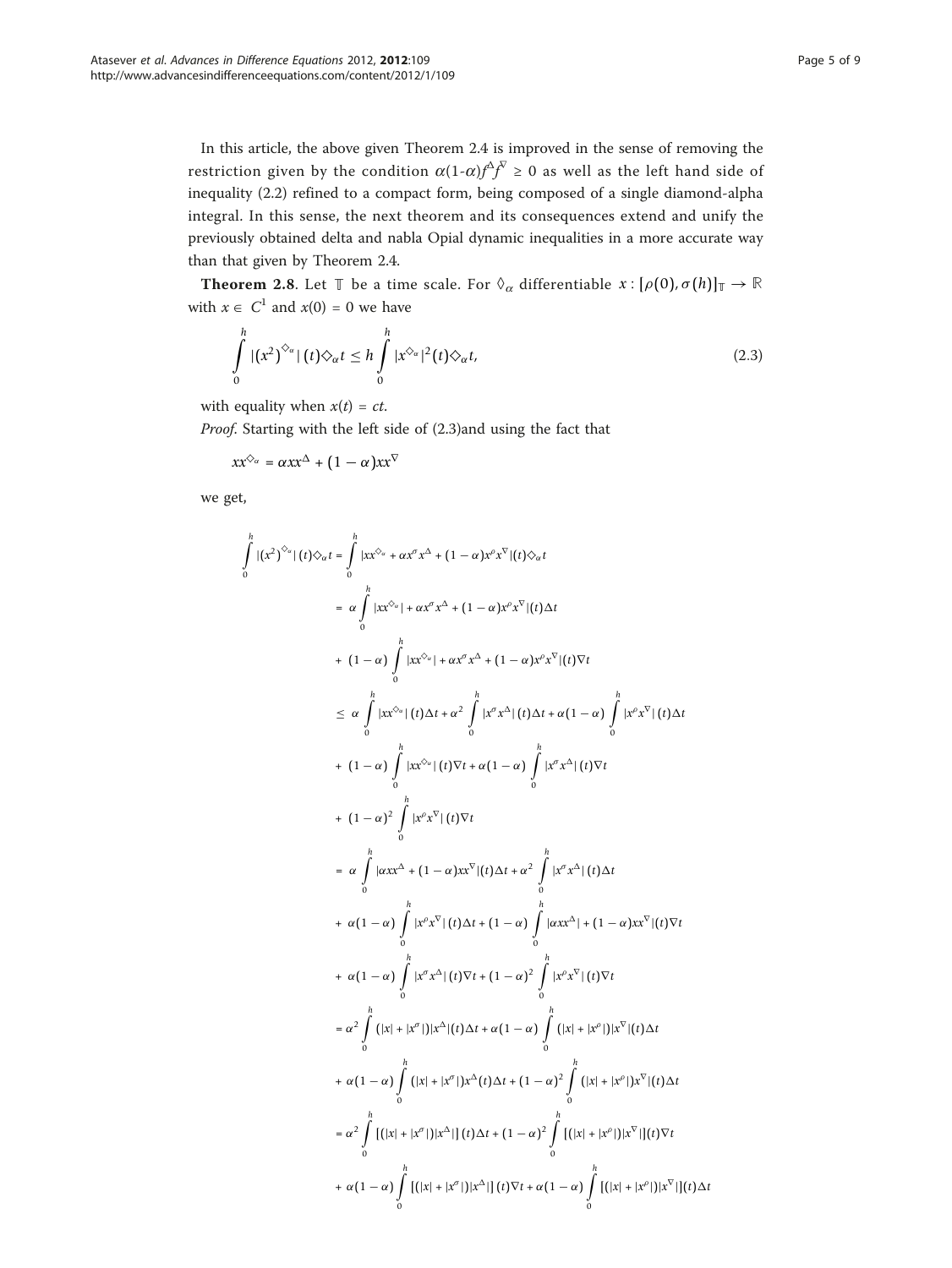Letting 
$$
\gamma(t) = \int_0^t |x^{\diamond_\alpha}(s)| \diamond_\alpha s
$$
, we then have  $y^\triangle = |x^\triangle|$ ,  $y^\nabla = |x^\nabla|$  and since  

$$
\gamma(t) = \int_0^t |x^{\diamond_\alpha}(s)| \diamond_\alpha s \ge |\int_0^t |x^{\diamond_\alpha}(s)| \diamond_\alpha s| = |x(t) - x(0)| = |x(t)|
$$

yielding  $|x| \leq y$  as long as  $\Diamond_{\alpha}$  -anti derivative of  $x$  exists. So

$$
\leq \alpha^2 \int_0^h \left[ (\gamma + \gamma^{\sigma}) \gamma^{\Delta} \right] (t) \Delta t + (1 - \alpha)^2 \int_0^h \left[ (\gamma + \gamma^{\rho}) \gamma^{\nabla} \right] (t) \nabla t
$$
  
+  $\alpha (1 - \alpha) \int_0^h \left[ (\gamma + \gamma^{\sigma}) \gamma^{\Delta} \right] (t) \nabla t + \alpha (1 - \alpha) \int_0^h \left[ (\gamma + \gamma^{\rho}) \gamma^{\nabla} \right] (t) \Delta t$   
=  $\int_0^h (\gamma^2)^{\diamond_\alpha} (t) \diamond_\alpha t$   
=  $\gamma^2 (h) - \gamma^2 (0)$   
=  $\left[ \int_0^h |x^{\diamond_\alpha} (s)| \diamond_\alpha s \right]^2$   
 $\leq h \int_0^h |x^{\diamond_\alpha} (s)|^2 \diamond_\alpha s.$ 

where we have used Hölder's inequality for  $h(x) = 1$  and  $p = 2$ . We illustrate the result obtained in Theorem 2.8 with an example.

**Example 2.9.** Let  $\mathbb{T} = [-1, 4] \cap \mathbb{Z}$  be the time scale and  $x : \mathbb{T} \to \mathbb{R}$  with  $\alpha = \frac{1}{2}$ ,

$$
x(t) = \begin{cases} -1 & \text{if } t = \pm 1 \\ 0 & \text{if } t = 0 \\ 5 & \text{if } t \ge 2. \end{cases}
$$

Then,

$$
\int_{0}^{h} |(x^{2})^{\diamond}{}_{a}|(t)\diamondsuit_{\alpha}t = \frac{1}{2} \int_{0}^{3} |(x^{2})^{\triangle}(t) + (x^{2})\nabla(t)|\diamondsuit_{\alpha}t
$$
\n
$$
= \frac{1}{4} \left[ \int_{0}^{3} |(x^{2})^{\triangle}(t) + (x^{2})\nabla(t)|\triangle(t) + \int_{0}^{3} |(x^{2})^{\triangle}(t) + (x^{2})\nabla(t)|\nabla(t) \right]
$$
\n
$$
= \frac{1}{4} \left[ \sum_{t=0}^{2} |(x(t+1) + x(t)) (x(t+1) - x(t)) + (x(t) + x(t-1)) (x(t) - x(t-1))| + \sum_{t=1}^{3} |(x(t+1) + x(t)) (x(t+1) - x(t)) + (x(t) + x(t-1)) (x(t) - x(t-1))| \right]
$$
\n
$$
= \frac{1}{4} \left[ \sum_{t=0}^{2} |(x^{2}(t+1) - x^{2}(t-1))| + \sum_{t=1}^{3} |(x^{2}(t+1) - x^{2}(t-1))| \right] = \frac{49}{2}
$$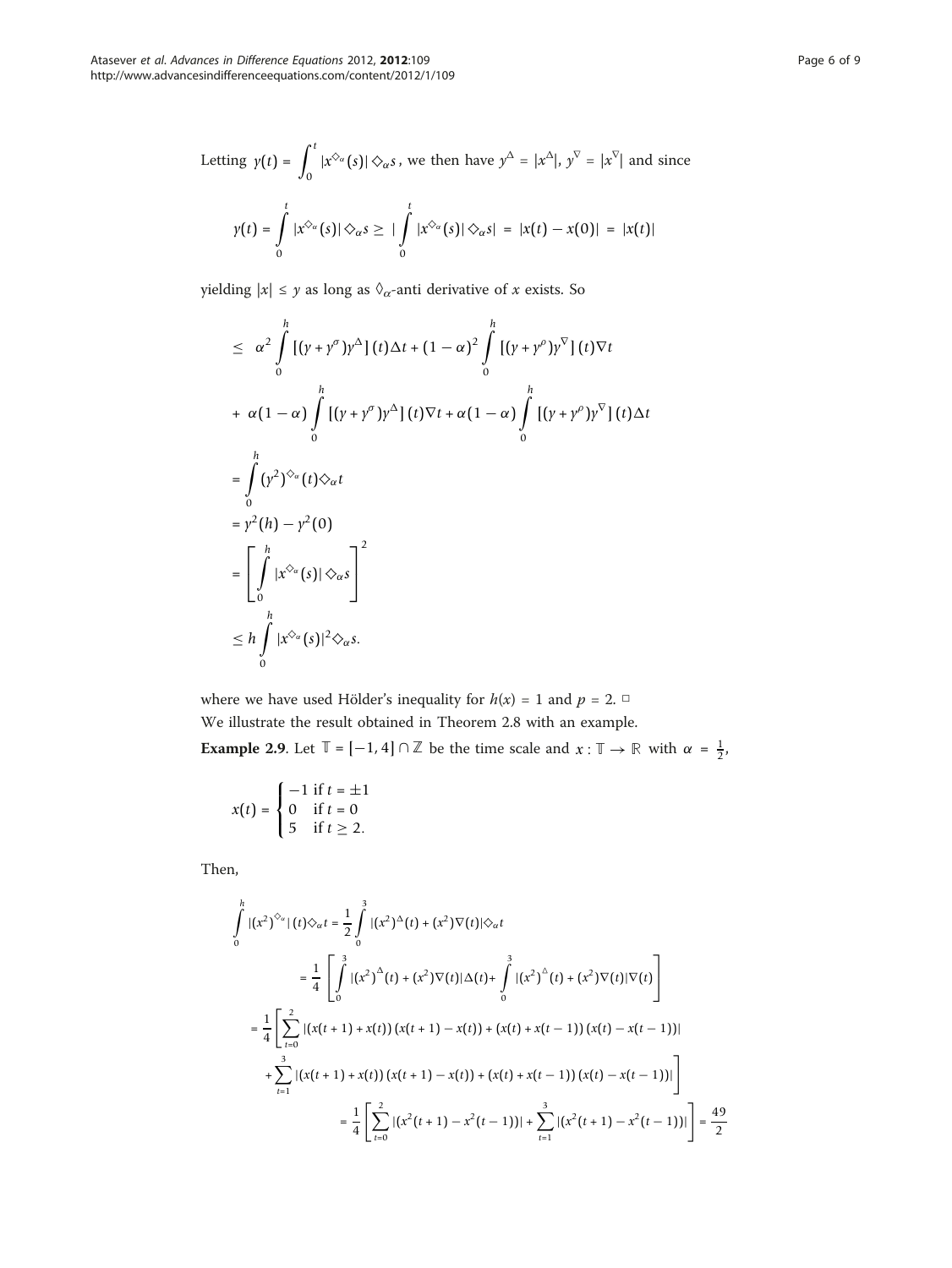and similarly,

$$
\int_{0}^{h} |(x^{\diamondsuit_{\alpha}})^{2}|(t)\diamondsuit_{\alpha}t = \frac{1}{4} \int_{0}^{3} (x^{\triangle}(t) + (x^{\nabla}(t)))^{2} \diamondsuit_{\alpha}t
$$
\n
$$
= \frac{1}{8} \left[ \int_{0}^{3} (x^{\triangle}(t) + (x^{\nabla}(t)))^{2} \triangle t + \int_{0}^{3} (x^{\triangle}(t) + (x^{\nabla}(t)))^{2} \nabla t \right]
$$
\n
$$
= \frac{1}{8} \left[ \sum_{t=0}^{2} (x(t+1) - (x(t-1)))^{2} + \sum_{t=1}^{3} (x(t+1) - (x(t-1)))^{2} \right] = \frac{63}{4}
$$

and so we obtain  $3.\frac{63}{4} = \frac{189}{4}$ .

Therefore the inequality in Theorem 2.8 holds.

The next two theorems are extensions of Theorem 2.8.

**Theorem 2.10.** Let  $x : [p(0), \sigma(h)]$ **T**  $\rightarrow \mathbb{R}$  be  $\Diamond_{\alpha}$ -differentiable. Then

$$
\int_{0}^{h} |(x^{2})^{\diamondsuit_{\alpha}}| (t) \diamondsuit_{\alpha} t \leq \gamma \int_{0}^{h} |x^{\diamondsuit_{\alpha}}|^{2} \diamondsuit_{\alpha} + 2\beta \int_{0}^{h} |x^{\diamondsuit_{\alpha}}| \diamondsuit_{\alpha} t,
$$

where  $\beta = \max \{ |x(0), |x(h)| \}$   $\gamma = \min_{u \in [0, h] \cap \mathbb{T}} \max\{u, h - u\}$ 

*Proof.* We consider  $y(t) = \int_0^t |x^{\Diamond a}(s)| \Diamond_{\alpha} s$  and  $z(t) = \int_t^h |x^{\Diamond a}(s)| \Diamond_{\alpha} s$ . Then we have,  $z^{\diamond_\alpha} = -|x^{\diamond_\alpha}|$ ,  $z^{\diamond_\alpha} = -|x^{\diamond_\alpha}|$ ,  $y^\Delta = |x^\Delta|$ ,  $y^\Delta = |x^\Delta|$ ,  $y^\nabla = |x^\nabla|$ ,  $y^\nabla = |x^\nabla|$  yielding

$$
|x(t)| \le |x(t) - x(0)| + |x(0)|
$$
  
\n
$$
= \left| \int_0^t x^{\Diamond_{\alpha}}(s) \Diamond_{\alpha} s \right| + |x(0)|
$$
  
\n
$$
\le \int_0^t |x^{\Diamond_{\alpha}}(s)| \Diamond_{\alpha} s + |x(0)|
$$
  
\n
$$
= \gamma(t) + |x(0)|
$$

and similarly,  $|x(t)| \le z(t) + |x(h)|$ . Let  $u \in [\rho(0), \sigma(h)]$ <sub>T</sub>. Then

*h*

$$
\int_{0}^{h} |(x^{2})\diamondsuit_{\alpha}|(t)\diamondsuit_{\alpha}t \leq \int_{0}^{u} [(y+|x(0)|)y^{\diamondsuit_{\alpha}} + \alpha(y^{\sigma}+|x(0)|)y^{\Delta}
$$
  
+  $(1-\alpha)(y^{\rho}+|x(0)|)y^{\nabla}]\diamondsuit_{\alpha}t$   
=  $y^{2}(u) - y^{2}(0) + 2|x(0)|y(u)$   
 $\leq u \int_{0}^{u} |x^{\diamondsuit_{\alpha}}|^{2}\diamondsuit_{\alpha}t + 2|x(0)| \int_{0}^{u} |x^{\diamondsuit_{\alpha}}(t)|\diamondsuit_{\alpha}t,$ 

where we have used Hölder's inequality for  $h(x) = 1$  and  $p = 2$ . Therefore we get

$$
\int_{u}^{h} |(x^2)\diamondsuit_{\alpha}|(t)\diamondsuit_{\alpha}t \leq z^2(u) - z^2(h) + 2|x(h)|z(u)
$$
\n
$$
\leq (h-u)\int_{u}^{h} |x^{\diamondsuit_{\alpha}}|^2 \diamondsuit_{\alpha}t + 2|x(h)|\int_{u}^{h} |x^{\diamondsuit_{\alpha}}|\diamondsuit_{\alpha}t.
$$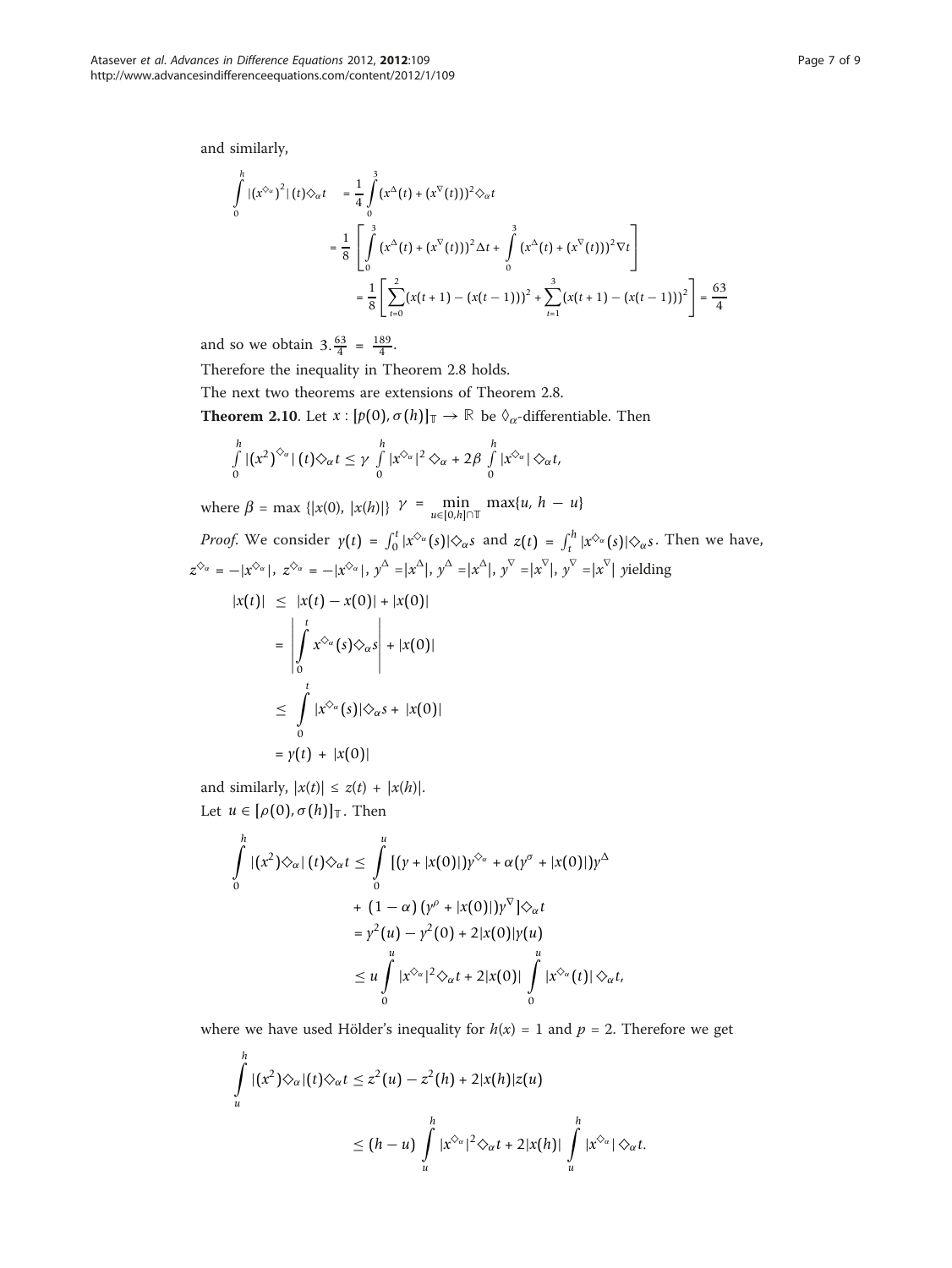By putting  $\gamma = \min_{u \in [0, h] \cap \mathbb{T}} \max\{u, h - u\}$ ,  $\beta = \max\{|x(0), |x(h)|\}$  and adding the above two inequalities, we find

$$
\int_{0}^{h} |(x^{2})\Diamond_{\alpha}|(t)\Diamond_{\alpha}t \leq \gamma \int_{0}^{h} |x^{\Diamond_{\alpha}}|^{2}\Diamond_{\alpha} + 2\beta \int_{0}^{h} |x^{\Diamond_{\alpha}}|\Diamond_{\alpha}t.
$$

**Theorem 2.11.** Let  $x : [p(0), \sigma(h)]$ **T**  $\rightarrow \mathbb{R}$  be  $\Diamond_{\alpha}$ -differentiable with  $x(0) = x(h) = 0$ . Then

$$
\int_{0}^{h} |(x^{2})^{\Diamond_{\alpha}} \leq \gamma \int_{0}^{h} |x^{\Diamond_{\alpha}}|^{2} \Diamond_{\alpha}, \tag{2.4}
$$

where  $\gamma$  is given in Theorem 2.10.

*Proof.* We consider  $\gamma(t) = \int_0^t |x^{\delta_\alpha}(s)| \hat{\diamond}_\alpha s$  and  $z(t) = \int_t^h |x^{\delta_\alpha}(s)| \hat{\diamond}_\alpha s$ . Then,  $\gamma^{\diamond_\alpha} = |x^{\diamond_\alpha}|$ ,  $z^{\diamond \alpha} = -|x^{\diamond_\alpha}|$ ,  $\gamma^\triangle$  =  $|x^\triangle|$ ,  $\gamma^\triangledown$  =  $|x^\triangledown|$  and  $|x(t)| \leq |x(t) - x(0)| + |x(0)| = |\int_{0}^{t}$  $\int_0^t x^{\diamond_{\alpha}}(s) |\diamond_{\alpha} s + |x(0)| \leq \int_0^t$  $\int_{0}^{\infty} |x^{\diamondsuit_{\alpha}}(s)| \diamond_{\alpha} s + |x(0)| = \gamma(t) + |x(0)|$  and simi- $\text{larly } |x(t)| \leq z(t) + |x(h)|.$ 

Let  $u \in [\rho(0), \sigma(h)]$ <sub>T</sub>, then

$$
\int_{0}^{h} |(x^{2})^{\diamondsuit_{\alpha}}| (t) \diamondsuit_{\alpha} t \leq \int_{0}^{u} [(y + |x(0)|) y^{\diamondsuit_{\alpha}} + \alpha (y^{\sigma} + |x(0)|) y^{\triangle} \n+ (1 - \alpha) (y^{\rho} + |x(0)|) y^{\nabla}] \diamondsuit_{\alpha} \n= y^{2} (u) - y^{2} (0) + 2 |x(0)| y(u) \n\leq u \int_{0}^{u} |x^{\diamondsuit_{\alpha}}|^{2} \diamondsuit_{\alpha} t + 2 |x(0)| \int_{0}^{u} |x^{\diamondsuit_{\alpha}}(t)| \diamondsuit_{\alpha} t
$$

where we have used Hölder's inequality for  $h(x) = 1$  and  $p = 2$ . Therefore we get

$$
\int_{u}^{h} |(x^2)^{\diamondsuit_{\alpha}}|(t)\diamondsuit_{\alpha}t \leq z^2(u) - z^2(h) + 2|x(h)|z(u)
$$
\n
$$
\leq (h-u)\int_{u}^{h} |x^{\diamondsuit_{\alpha}}|^2 \diamondsuit_{\alpha}t + 2|x(h)|\int_{u}^{h} |x^{\diamondsuit_{\alpha}}|\diamondsuit_{\alpha}t.
$$

By putting  $\gamma = \min_{u \in [0, h] \cap \mathbb{T}} \max\{u, h - u\}$  and adding the above two inequalities, we find

$$
\int_{0}^{h} |(x^{2})^{\diamondsuit_{\alpha}}|(t)\diamondsuit_{\alpha} t \leq \gamma \int_{0}^{h} |x^{\diamondsuit_{\alpha}}|^{2} \diamondsuit_{\alpha}
$$